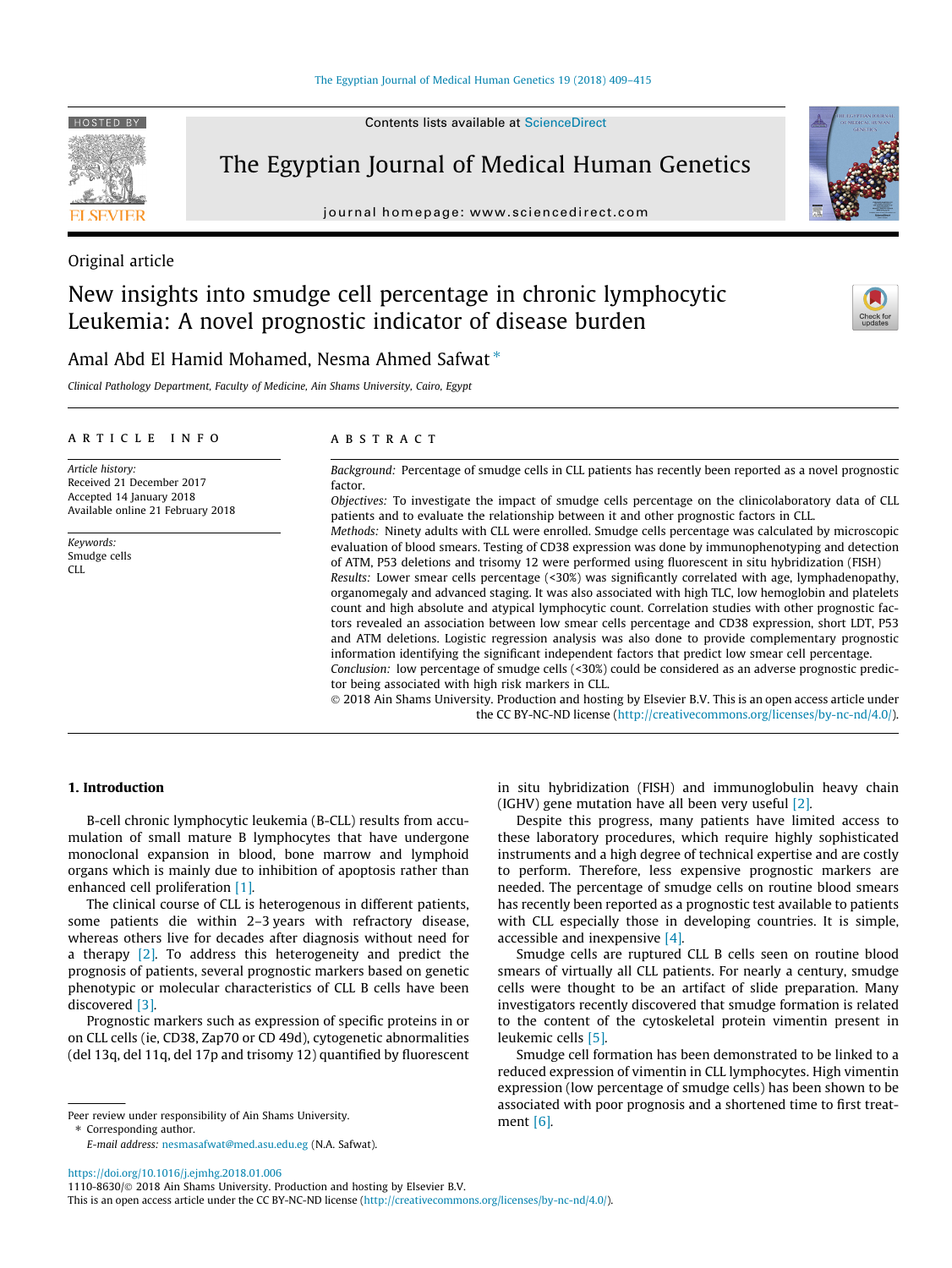# 2. Aim of the study

To highlight the role of smudge cells percentage as a novel prognostic marker in CLL, in addition to investigate the impact of smudge cells percentage on the clinicolaboratory data of CLL patients and to evaluate the relationship between it and other prognostic factors in CLL.

## 3. Subjects and methods

This prospective study was carried out on 90 newly diagnosed adults with CLL recruited from hematology and Oncology unit at Ain Shams University hospital. Their ages ranged from 33 to 85 years (Mean 58.  $83 \pm 11$ . 79 years). 51 were males and 39 were females with a male to female ratio of 1. 2: 1. An informed consent was obtained from each patient before participation in the study. The procedures applied in this study were approved by the Ethical Committee of Human Experimentation of Ain Shams University, and are in accordance with the Helsinki Declaration of 1975.

Patients were diagnosed on the basis of: i) complete history taking and through clinical examination; ii) laboratory investigations including: complete blood count (CBC) using LH 750 (Bechman Coulter), examination of Leishman stained peripheral blood (PB) films laying stress on the percentage of Smudge cells (ratio of smudged to intact cells plus smudged lymphocytes) according to Johnston et al. [\[7\]](#page-6-0) who considered 30% of Smudged cells as a cut off level to differentiate between low and high risk group. The same cut off value was used in two studies by Nowakowski et al. [\[5,8\]](#page-6-0). In addition to bone marrow (BM) examination, flowcytometric immunophenotyping was performed using EPICS XL Coulter flowcytometer. FISH analysis using locus-specific identifier (LSI) probes for detection of ataxia telangiectasia mutated (ATM) and protein 53(P53) genes deletions. Centromeric enumeration probe (CEP) for trisomy 12 detection was also used. Two age-matched healthy volunteers were used as controls; to check the intensity of signals of the used probes.

Staging of the patients was done according to the Rai staging system [\[9\]](#page-6-0)

#### 3.1. Sample collection

PB and BM samples were collected on ethylene diaminetetraacetic acid (EDTA) (1. 2 mg/ml) for morphological and immunophenotyping. BM aspirates were collected in sterile preservative-free lithium heparin coated vacutainer tubes for cytogenetic analysis.

#### 3.2. FISH technique

The FISH analysis was performed on BM aspirates using LSI for detection of ATM and P53genes deletions as well as CEP for trisomy 12. At least 100 interphase nuclei and/or 20 metaphases were scanned under fluorescence microscope for the detection of ATM, P53 deletions and trisomy 12. In monoallelic ATM deletion, one red signal was reported in >10% of examined cells and biallelic deletion was reported by absence of red signals in at least 10% of examined interphase cells. P53 deletion was reported if 1 red signal was noticed in >10% of cells. Trisomy 12 was reported if 3 red signals were observed in at least >10% of interphase cells and/or >2% of metaphase.

#### 3.3. Statistical analysis

Data were collected, revised, coded and entered to the Statistical Package for Social Science (IBM SPSS $TM$ ) version 20. Qualitative data were presented as numbers and percentages while quantitative data were entered into Kolmogorov-Smirnov test of normality and parametric distribution data were presented as mean, standard deviations and ranges while non parametric distribution data were presented as median with interquartile range (IQR). In order to compare parametric quantitative variables between two groups, Student t-test was applied. For comparison of non-parametric quantitative variables between two groups, Mann-Whitney test was used. The comparison between two groups with qualitative data was done using Chi-square test. Logistic regression analysis was employed to determine variables affecting low smear cell percentage.

## 4. Results

Descriptive and laboratory data of the studied patients are shown in Table 1. The prognostic markers described in this study to predict the disease progression and to assess the tumor burden are listed in [Table 2.](#page-2-0) The impact of the studied cytogenetic abnormalities on demographic, clinical and laboratory data of the patients was shown in [Tables 3](#page-2-0).The relation between high risk cytogenetic abnormalities and other studied prognostic factors are demonstrated in [Table 4](#page-3-0).

#### Table 1

Demographic, clinical and laboratory data of all the studied patients.

| Parameter                                                                | Patient $(n = 90)$                        |
|--------------------------------------------------------------------------|-------------------------------------------|
| Age (years),<br>$Mean \pm SD$<br>Range                                   | 58.83 ± 11.79<br>$33 - 85$                |
| Sex, $n$ $(\%)$<br>Female<br>Male                                        | 39 (43.3%)<br>51 (56.7%)                  |
| Lymphadenopathy, $n(\%)$<br>Splenomegaly, $n(\%)$<br>Hepatomegaly, n (%) | 36 (40, 0%)<br>54 (60, 0%)<br>51 (56, 7%) |
| Staging, $n(\%)$<br>Low $grade(I,II)$<br>High grade(III,IV)              | 21 (23.3%)<br>69 (76, 7%)                 |
| TLC( $x10^9/L$ ),<br>Median (IQR)<br>Range                               | 36. 3 (22. 5-105)<br>$11.2 - 270$         |
| Hemoglobin (g/dL),<br>Mean $\pm$ SD<br>Range                             | 10.76 $\pm$ 2.82<br>$5.6 - 18.5$          |
| Platelets ( $\times 10^9$ /L),<br>$Mean \pm SD$<br>Range                 | $188.27 \pm 92.81$<br>48-382              |
| PB Lymphocytes ( $\times 10^9$ /L),<br>Median (IQR)<br>Range             | $31.9(19.5-96.6)$<br>$9.5 - 231.1$        |
| Atypical lymphocytes (%),<br>Median (IQR)<br>Range                       | $9(7-10)$<br>$5 - 36$                     |
| Prolymphocytes (%),<br>$Mean \pm SD$<br>Range                            | $3.03 \pm 1.44$<br>$1 - 6$                |
| BM Lymphocytes (%),<br>Median (IQR)<br>Range                             | 66 (35-75)<br>16-96                       |
| Immunophenotyping score, n(%)<br>Atypical<br>Typical                     | 15 (16.7%)<br>75 (83.3%)                  |

TLC: total leucocytic count; PB: peripheral blood; BM: Bone marrow, IQR: interquartile range, SD: standard deviation.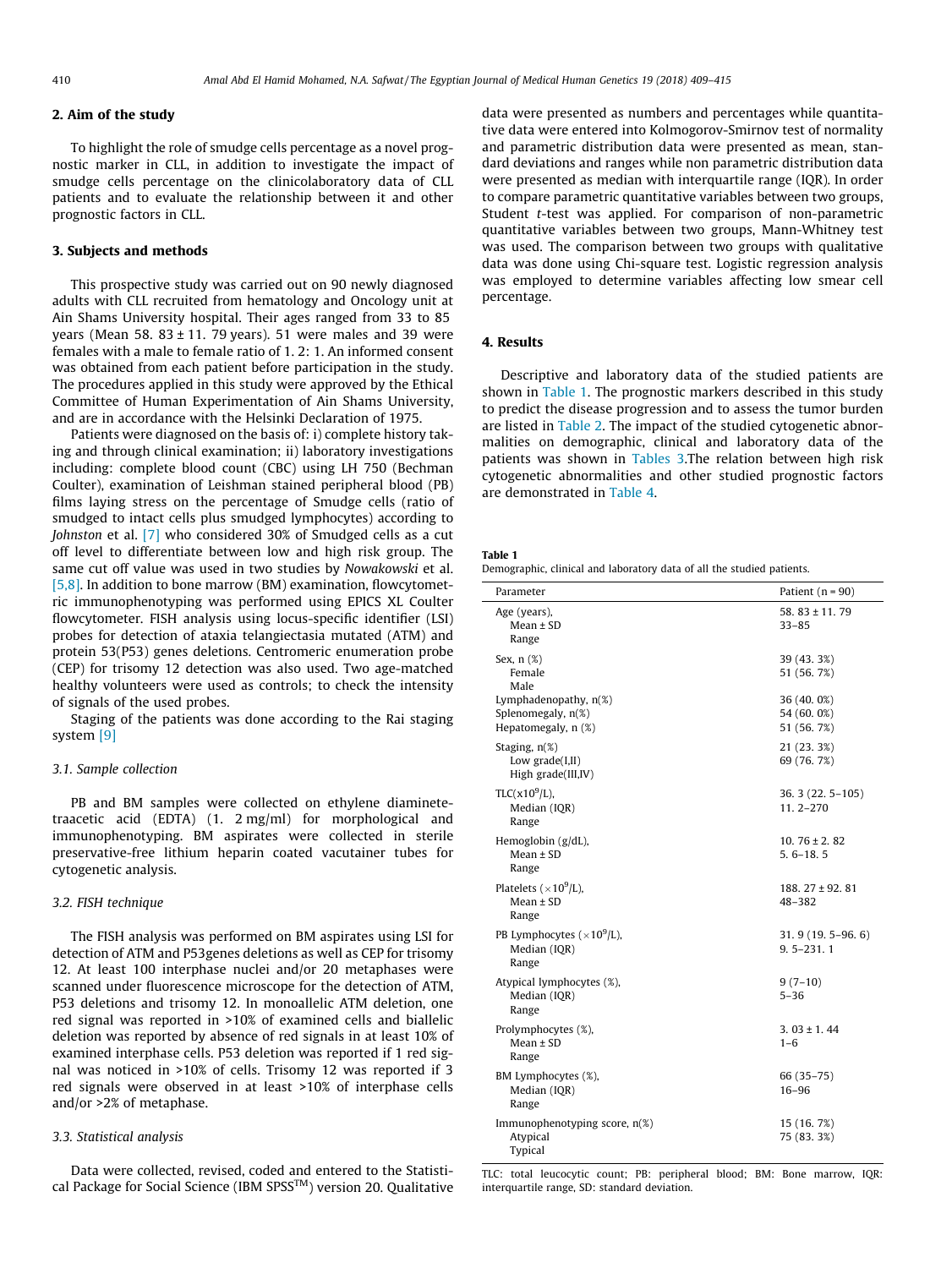<span id="page-2-0"></span>Table 2 Prognostic markers in all the studied patients.

| Prognostic marker                                                                                 | Patient $(n = 90)$                            |
|---------------------------------------------------------------------------------------------------|-----------------------------------------------|
| CD38 expression, $n(\%)$<br>ATM delation, $n(\%)$<br>P53 deletion, $n(\%)$<br>Trisomy 12, $n(\%)$ | 44(48, 9)<br>15(16, 7)<br>21(23, 3)<br>18(20) |
| LDT (months), $n(\%)$<br>$>12$ months<br>$<$ 12 months                                            | 53(58, 9)<br>37(41, 1)                        |
| Smear cell percentage<br>>30%<br><30%                                                             | 54(60)<br>36(40)                              |

CD:cluster of differentiation, ATM:ataxia telangiectasia mutated, P53:protein 53,LDT:lymphocyte doubling time

4.1. Clinical and laboratory characteristics of CLL patients in relation to smear cell percentage

A lower percentage of smear cell was significantly predominant in older age (p = .046). Low Smear cell percentage (<30%) showed a significantly higher incidence of lymphadenopathy, organomegaly

Table 3

The impact of the studied cytogenetic abnormalities on demographic, clinical and laboratory data:

and advanced staging ( $p < .05$ ) [\(Table 5](#page-3-0)). Additionally, it was associated with a high total leucocytic count, low hemoglobin and platelet count, high absolute lymphocytic counts and a high percentage of atypical lymphocyte (p < .05). However, there was no significant difference regarding prolymphocytic percentage, BM lymphocytic infiltration and immunophenotyping scoring in high versus low smear cell percentage in CLL studied patients ([Table 5](#page-3-0)).

4.2. Correlation between smear cell percentage and studied prognostic factors

Correlation studies with other prognostic factors revealed that lower Smear cell percentage was highly significantly associated with CD38 expression, short lymphocyte doubling time (LDT), the presence of cytogenetic abnormalities, ATM and P53 deletions (p < .05). However, no correlation was reported with trisomy 12  $(P > .05)$  ([table 6](#page-4-0)).

## 4.3. Logistic regression analysis for predictors of low smear cell percentage

Using logistic regression analysis, we showed the effect of demographic, clinical, and laboratory variables on the low per-

|                                                                                                                                                                                                                                                                                         | Non cytogenetic<br>abnormality<br>$n = 66$ | Cytogenetic<br>abnormality<br>$n = 24$  | Test value                                | P-value                 |
|-----------------------------------------------------------------------------------------------------------------------------------------------------------------------------------------------------------------------------------------------------------------------------------------|--------------------------------------------|-----------------------------------------|-------------------------------------------|-------------------------|
| Age (years)<br>$Mean \pm SD$<br>Range                                                                                                                                                                                                                                                   | $58.55 \pm 13.20$<br>$33 - 85$             | $59.63 \pm 5.73$<br>$52 - 67$           | $-0.387$ <sup>*</sup>                     | 0.700                   |
| Sex, $n(\%)$<br>Female<br>Male                                                                                                                                                                                                                                                          | 30 (45.5%)<br>36 (54.5%)                   | 9(37.5%)<br>15 (62.5%)                  | 0.454                                     | 0.501                   |
| Lymphadenopathy, $n(\%)$<br>Splenomegaly, n(%)<br>Hepatomegaly, n(%)                                                                                                                                                                                                                    | 18 (27.3%)<br>30 (45.5%)<br>30 (45.5%)     | 18 (75.0%)<br>24 (100.0%)<br>21 (87.5%) | 16.705<br>21.818<br>$12.671$ <sup>*</sup> | 0.000<br>0.000<br>0.000 |
| Staging, $n(\%)$<br>Low $grade(I,II)$<br>High grade(III,IV)                                                                                                                                                                                                                             | 18 (27.3%)<br>48 (72.7%)                   | 3(12.5%)<br>21 (875%)                   | $2.147$ <sup>*</sup>                      | 0.142                   |
| TLC( $\times$ 10 <sup>9</sup> /L),<br>Median (IQR)<br>Range                                                                                                                                                                                                                             | $31(16-69)$<br>$11 - 270$                  | $176.5(61-226)$<br>$28 - 267$           | $-4.481$ <sup><math>\neq</math></sup>     | 0.000                   |
| Hemoglobin (g/dL),<br>$Mean \pm SD$<br>Range                                                                                                                                                                                                                                            | $11.05 \pm 2.97$<br>$6 - 18$               | $10.13 \pm 2.13$<br>$8 - 14$            | $1.392$ <sup>*</sup>                      | 0.168                   |
| Platelets ( $\times 10^9$ /L),<br>$Mean \pm SD$<br>Range                                                                                                                                                                                                                                | $201.32 \pm 98.98$<br>48-382               | $152.38 \pm 55.34$<br>$57 - 208$        | $2.290^{\circ}$                           | 0.024                   |
| PB Lymphocytes ( $\times 10^9$ /L),<br>Median (IQR)<br>Range                                                                                                                                                                                                                            | $28.5(14-58)$<br>$10 - 230$                | 115 (46.5-184)<br>$20 - 231$            | $-4.235^*$                                | 0.000                   |
| Atypical lymphocytes (%),<br>Median (IQR)<br>Range                                                                                                                                                                                                                                      | $7.5(5-10)$<br>$5 - 10$                    | $21.5(17-27)$<br>$7 - 36$               | $-6.229$ <sup><math>\neq</math></sup>     | 0.000                   |
| Prolymphocytes(%),<br>$Mean \pm SD$<br>Range                                                                                                                                                                                                                                            | $3.55 \pm 1.99$<br>$1 - 7$                 | $2.75 \pm 0.99$<br>$1 - 4$              | $1.875$ <sup>*</sup>                      | 0.064                   |
| BM Lymphocytes(%),<br>Median (IQR)<br>Range                                                                                                                                                                                                                                             | 64 (35-70)<br>$16 - 96$                    | $74(45-85)$<br>$32 - 90$                | $-2.101*$                                 | 0.036                   |
| Immunophenotyping score, n (%)<br>Atypical<br>Typical<br>THE CONTRACT IN the second of the Contract Contract Internal Internal Internal Internal Internal Internal Internal Internal Internal Internal Internal Internal Internal Internal Internal Internal Internal Internal Internal | 15 (22.7%)<br>51 (77.3%)<br>IOD.           | $0(0.0\%)$<br>24 (100.0%)               | 6.545                                     | 0.011                   |

TLC: total leucocytic count; PB: peripheral blood; BM: bone marrow, IQR:interquartile range.

Chi-square test; Independent  $t$ -test.

 $*$  Mann-Whitney test.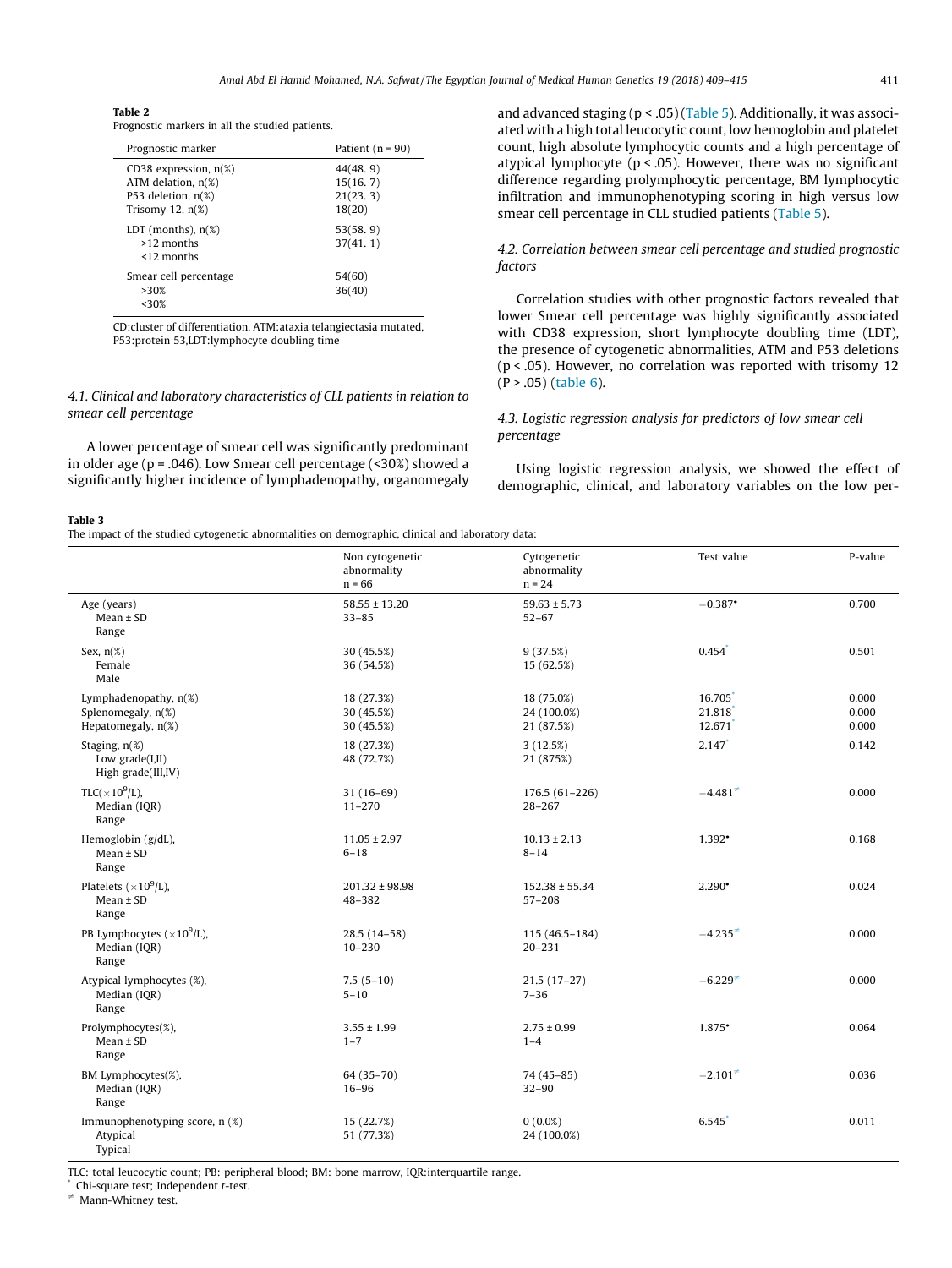#### <span id="page-3-0"></span>Table 4

Relation between Cytogenetic abnormality and other studied prognostic factor.

|                                 | Non Cytogenetic<br>abnormality<br>$n = 66$ | Cytogenetic<br>abnormality<br>$n = 24$ | Chi-square test |         |
|---------------------------------|--------------------------------------------|----------------------------------------|-----------------|---------|
|                                 |                                            |                                        | $X^2$           | P-value |
| CD38 expression, $n$ %)Positive | 25 (37.9%)                                 | 19 (79.2%)                             | 10.411          | 0.001   |
| LDT, $n(\%)$                    | 46 (69.7%)                                 | 7(29.2%)                               | 10.327          | 0.001   |
| $LDT > 12$ months               | 20 (30.3%)                                 | 17 (70.8%)                             |                 |         |
| $LDT < 12$ months               |                                            |                                        |                 |         |
| Smear cell, $n(\%)$             | 48 (72.7%)                                 | 6(25.0%)                               | 14.775          | 0.000   |
| Smear cell > 30%                | 18 (27.3%)                                 | 18 (75.0%)                             |                 |         |
| Smear cell $<$ 30%              |                                            |                                        |                 |         |

CD: Cluster of differentiation; LDT: lymphocyte doubling time.

#### Table 5

Impact of Smear cell percentage on demographic, clinical and laboratory data.

|                                        | Smear cell > 30%<br>$n = 54$ | Smear cell < 30%<br>$n = 36$   | Test value            | P-value |
|----------------------------------------|------------------------------|--------------------------------|-----------------------|---------|
|                                        |                              |                                |                       |         |
| Age (years),<br>$Mean \pm SD$<br>Range | 56, $83 \pm 11$ , 6933-73    | 61.83 $\pm$ 11.10<br>$50 - 85$ | $-2.027$ <sup>*</sup> | 0.046   |
| Sex, $n(\%)$                           | 24 (44.4%)                   | 15 (41.7%)                     | 0.068                 | 0.794   |
| Female                                 | 30 (55, 6%)                  | 21 (58.3%)                     |                       |         |
| Male                                   |                              |                                |                       |         |
| Lymphadenopathy, $n(\%)$               | 12 (22.2%)                   | 24 (66, 7%)                    | 17.778                | 0.000   |
| Splenomegaly, n(%)                     | 18 (33.3%)                   | 36 (100, 0%)                   | $40.00^{\circ}$       | 0.000   |
| Hepatomegaly, n(%)                     | 21 (38.9%)                   | 30 (83, 3%)                    | 17.376                | 0.000   |
| Staging, $n(\%)$                       | 18 (33.3%)                   | 3(8.3%)                        | $7.547$ <sup>*</sup>  | 0.006   |
| Low $grade(I,II)$                      | 36 (66, 7%)                  | 33 (91.7%)                     |                       |         |
| High grade(III,IV)                     |                              |                                |                       |         |
| $TLC(x109/L)$ ,                        | 25. 15 (15. 5-36. 3)         | 176. 65 (60. 7-249)            | $-6.4182$             | 0.000   |
| Median (IQR)                           | $11.2 - 105$                 | $28.2 - 270$                   |                       |         |
| Range                                  |                              |                                |                       |         |
| Hemoglobin (g/dL),                     | 11.46 $\pm$ 3.06             | $9.73 \pm 1.95$                | $3.007$ <sup>*</sup>  | 0.003   |
| $Mean \pm SD$                          | $5.6 - 18.5$                 | $6.3 - 13.5$                   |                       |         |
| Range                                  |                              |                                |                       |         |
| Platelets ( $\times 10^9$ /L),         | 220, $56 \pm 93$ , 66        | 139, $83 \pm 64$ , 08          | 4.512 $^{\circ}$      | 0.000   |
| $Mean \pm SD$                          | 93-382                       | 48-230                         |                       |         |
| Range                                  |                              |                                |                       |         |
| PB Lymphocytes ( $\times 10^9$ /L),    | $22, 6(13, 2-31, 2)$         | 114, 85 (46, 7-220, 1)         | 6.230 $#$             | 0.000   |
| Median (IQR)                           | $9.5 - 96.6$                 | $19.7 - 231.3$                 |                       |         |
| Range                                  |                              |                                |                       |         |
| Atypical lymphocytes (%),              | $7(5-9)$                     | $17(9, 5-25, 5)$               | $-5.5102$             | 0.000   |
| Median (IQR)                           | $5 - 10$                     | $5 - 36$                       |                       |         |
| Range                                  |                              |                                |                       |         |
| Prolymphocytes(%),                     | $2.87 \pm 1.61$              | $3.18 \pm 1.27$                | $0.971$ <sup>*</sup>  | 0.334   |
| $Mean \pm SD$                          | $1 - 6$                      | $2 - 6$                        |                       |         |
| Range                                  |                              |                                |                       |         |
| BM Lymphocytes(%),                     | 64 (35-70)                   | 67.5 $(45-80)$                 | $-1.6362$             | 0.102   |
| Median (IQR)                           | $16 - 96$                    | $32 - 90$                      |                       |         |
| Range                                  |                              |                                |                       |         |
| Immunophenotyping score, n (%)         | 6(11.1%)                     | 9(25.0%)                       | $3.000*$              | 0.083   |
| Atypical                               | 48 (88.9%)                   | 27 (75.0%)                     |                       |         |
| Typical                                |                              |                                |                       |         |

TLC: total leucocytic count, PB:peripheral bone,BM:bone marrow, IQR:interquartile range.

Chi-square test.

\* Independent t-test. Mann-Whitney test.

centage of smear cells (<30%) as a poor prognostic marker. We revealed that advanced stage (Rai III & IV), lymphadenopathy, hepatomegaly had a significant effect on low smudge cells percentage. As regards laboratory data, total leucocytic count (>35  $x10^9$ /L), hemoglobin level (<9. 2 g/dl), platelets count (<120  $x10^9$ /L), absolute lymphocytic count (>31.2  $\times$   $10^9$ /L), and atypical lymphocytic count (>10%) together with LDT (<12 months) and presence of high risk cytogenetic abnormalities were the significant independent factors that predict low smear cell percentage (<30%) (p < .05) [\(Table 7](#page-4-0)).

# 5. Discussion

Smudge cells, or so-called Gumprecht shadow, are the nuclear remnant of ruptured leukocytes (usually lymphocytes) during the slide preparation of peripheral blood film (PBF) [\[10\]](#page-6-0).

The appearance of smudge cells on a PBF is a characteristic feature of CLL, with virtually all patients exhibiting at least some degree of smudging [\[5\]](#page-6-0).

The story of smudge cells is very long and interesting. Firstly, it has been suggested as an artifact in PBF due to the mechanical fra-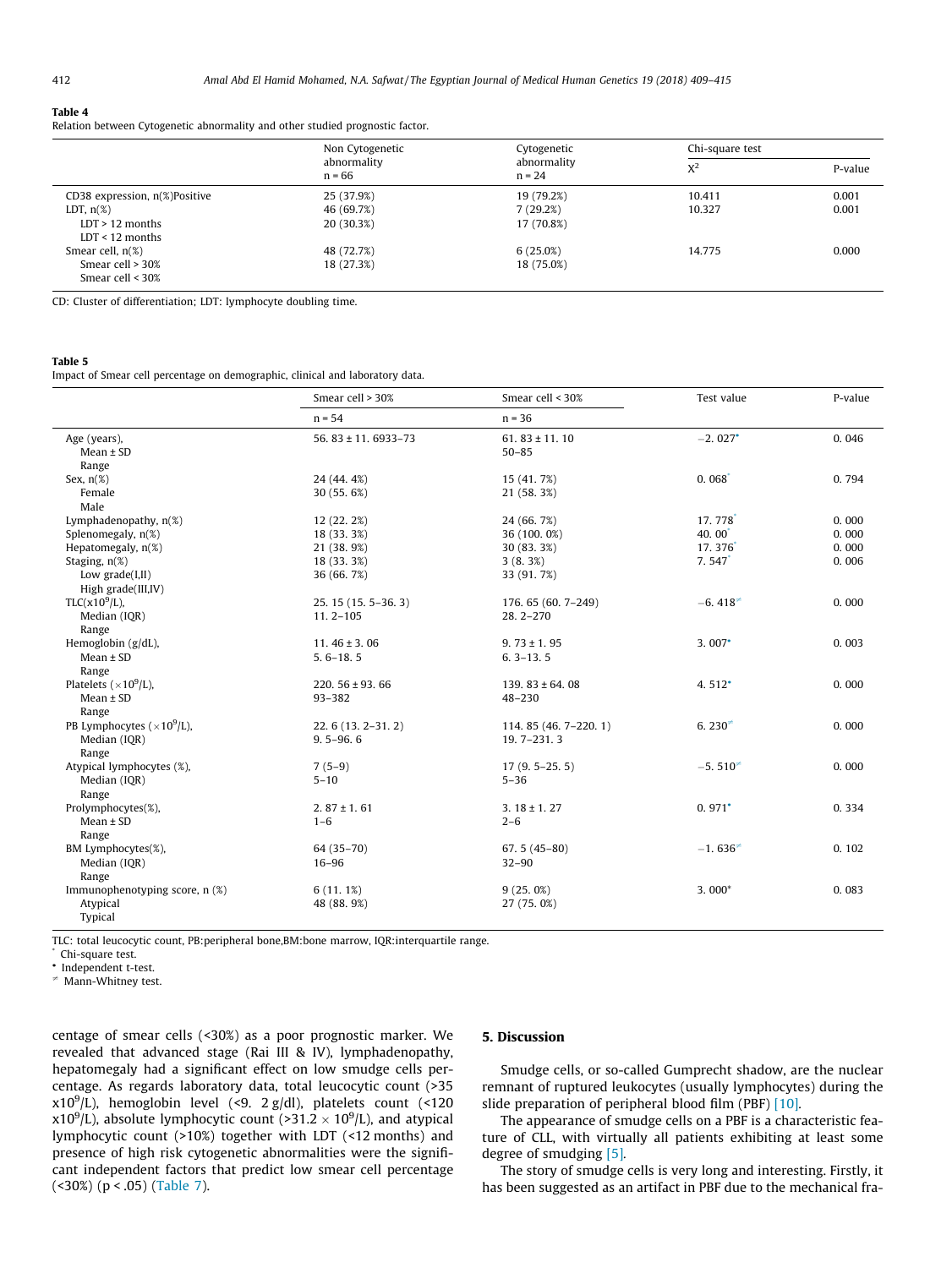#### <span id="page-4-0"></span>Table 6

Relation between Smear cell and other studied prognostic factors.

| Prognostic parameter             | Smear cell $>$ 30%<br>$n = 54$ | Smear cell $<$ 30%<br>$n = 36$ | Chi-square test |         |
|----------------------------------|--------------------------------|--------------------------------|-----------------|---------|
|                                  |                                |                                | $X^2$           | P-value |
| CD38 expression, $n(\%)$         | 11(20, 4)                      | 33(91, 7)                      | 43.940          | 0.000   |
| LDT (months), $n(\%)$            | 43(79, 6)                      | 10(27, 8)                      | 23.988          | 0.000   |
| >12 months                       | 11(20, 4)                      | 26(72, 2)                      |                 |         |
| $<$ 12 months                    |                                |                                |                 |         |
| Cytogenetic abnormality, $n(\%)$ | 6(11.1)                        | 18(50)                         | 16.705          | 0.000   |
| ATM deletion, $n(\%)$            | 0(0)                           | 15(41, 7)                      | 27.000          | 0.000   |
| P53 deletion, $n(\%)$            | 0(0)                           | 21(58, 3)                      | 41.087          | 0.000   |
| Trisomy 12, $n(\%)$              | 9(16, 7)                       | 9(25)                          | 0.937           | 0.330   |

CD: cluster of differentiation; LDT:lymphocyte doubling time; ATM:ataxia telangiectasia mutated, P53:protein 53.

#### Table 7

Logistic regression analysis for predictors of smear cell < 30%:

|                                                     | Odds ratio (OR) | 95% C. I. for OR |         | P-value |
|-----------------------------------------------------|-----------------|------------------|---------|---------|
|                                                     |                 | Lower            | Upper   |         |
| Age $> 57$ years                                    | 2.2             | 0.932            | 5.195   | 0.072   |
| Advanced stage                                      | 5.5             | 1.483            | 20.391  | 0.011   |
| Lymphadenopathy                                     |                 | 1.364            | 35.929  | 0.02    |
| Hepatomegaly                                        | 7.857           | 1.312            | 47.044  | 0.024   |
| TLC (>35 $\times$ 10 <sup>9</sup> /L)               | 28.6            | 7.614            | 107.431 | 0.000   |
| Hemoglobin ( $\leq$ 9.2 g/dL)                       |                 | 2.64             | 18.564  | 0.000   |
| Platelets ( $\leq$ 120 $\times$ 10 <sup>9</sup> /L) | 8               | 2.741            | 23.347  | 0.000   |
| PB lymphocytes (>31.2 $\times$ 10 <sup>9</sup> /L)  | 38.5            | 10.033           | 147.74  | 0.000   |
| Atypical lymphocytes (>10%)                         | 74.2            | 9.211            | 597.73  | 0.000   |
| $LDT < 12$ months                                   | 10.164          | 3.795            | 27.219  | 0.000   |
| High risk cytogenetic abnormalities                 | 25              | 3.522            | 177.477 | 0.001   |

TLC: total leucocytic count; PB: peripheral bone; LDT: lymphocyte doubling time; C.I:confidence interval.

gility of the cells [\[11\]](#page-6-0). Some authors have thought that they represent an early senescent change in the protein structure of the cells. Others believe that the expanded number of these cells results from disease, chemotherapy, sepsis or necrotic cell lysis, or that as a rule they corresponded to high leucocytic count [\[12,13\]](#page-6-0). In 2002, Constantino $[14]$  showed that the exceptional attributes of CLL lymphocytes (small cytoplasmic rim, abnormal cytoskeleton structure and cell membrane, and increased accumulation of malignant cells that fail to die) predispose them to smearing during film handling.

Further investigation revealed that smudge cell formation has been connected to reduced expression of the cytoskeletal protein vimentin in CLL lymphocytes. It is an intermediate filament protein important for lymphocyte rigidity and integrity. The physiologic role of vimentin may extend beyond maintaining cell integrity. Rearrangement of vimentin fibers was shown to participate in cell activation and signal transduction. High vimentin expression (low percentage of smudge cells) has been appeared to be related to poor outcome and an abbreviated time to first treatment [\[6\]](#page-6-0).

In the present study, we have calculated the percentage of smudge cells on blood smears at diagnosis and we also investigated the relationship of this percentage and other prognostic factors. We found that 40% of the patients had a low percentage of smear cells (<30%). Similarly, Gogia et al. [\[15\];](#page-6-0) Brown et al. [\[16\]](#page-6-0) found 37% and 32% of their patients with low smudge cell percentage.

In the current work, lower smear cell percentage was associated with older age. Conversely, Johansson et al. [\[17\]](#page-6-0) reported that age was not associated with smear cell percentage. As regards gender, we could not establish a relation between it and smear cell percentage. The same finding was reported by Sall et al. [\[4\]](#page-6-0).

Our results showed a significant association between lower smear cell percentage and lymphadenopathy and organomegaly. However, in a recent study published by Gogia et al. [\[15\]](#page-6-0), no correlation of proportion of smudge cells with organomegaly was reported.

In this study, we reported an association of smudge cell percentage with advanced Rai staging. In agreement with Sall et al. [\[4\]](#page-6-0) and Gogia et al. [\[15\]](#page-6-0), who previously reported a strong correlation between low numbers of smudge cell percentage (<30%) and advanced stage disease at diagnosis.

As regards laboratory parameters, lower smudge cell percentage was correlated with high total leucocytic count, high absolute and atypical lymphocytic count, low hemoglobin level and low platelets count. Since these parameters reflect a high tumor mass and poor outcome, it is possible that patients with lower smudge cell percentage have an increased tumor burden. Also, Sall et al. [\[4\]](#page-6-0) concluded that a percentage of smudge cells <30% was associated with a high lymphocytic count. On the other hand, Gogia et al. [\[15\]](#page-6-0), found no correlation of proportion of smudge cells with the lymphocytic count.

We reported that lower smudge cell percentage was corresponded with the high atypical lymphocytic count. This finding was previously clarified by Constantino [\[14\]](#page-6-0) who studied the factors associated with smudge cell formation in the blood film. He stated that the cytoplasmic volume of the cells is inversely related to the quantity of smudge cells formed. Therefore, large lymphocytes with abundant cytoplasm (atypical lymphocyte) are correlated with a lower number of smudge cells formed.

We also studied the correlation of smudge cell percentage with other prognostic markers including CD38 expression, LDT and cytogenetic aberrations. We revealed an inverse relation between smudge cell percentage and CD38 expression. This finding may be attributed to that the unruptured cells have CD38 expression. This was also reported in previous studies by Nowakowski et al. [\[5\]](#page-6-0); Johansson et al. [\[17\]](#page-6-0); Sall et al.  $[4]$ .

Leukemic clones with higher numbers of CD38 + cells are more responsive to B-cell receptor (BCR) signaling and are characterized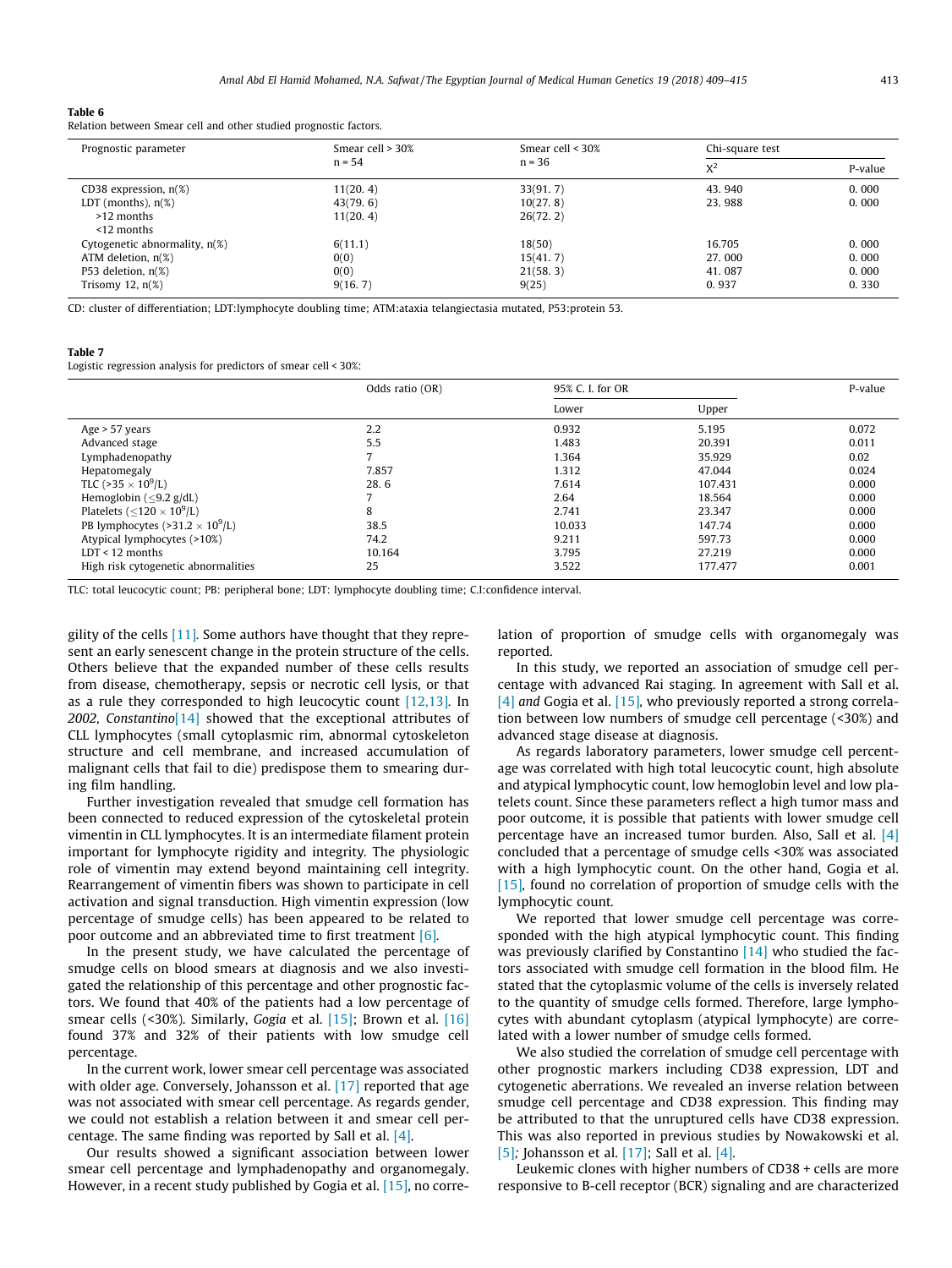by enhanced migration. In vitro activation through CD38 drives CLL proliferation and chemotaxis via the signaling pathway that includes ZAP-70. Consequently, CD38 appears to be a global molecular bridge to the environment, promoting survival/proliferation over apoptosis [\[18\]](#page-6-0).

Therefore, a high CD38 expression has been shown as a poor prognostic indicator and patients with high CD38 positivity experience a more aggressive clinical course with respect to treatment requirement [\[19\]](#page-6-0). Therefore, the high CD38 expression by the unruptured cells may explain the link between the lower percentage of smudge cells and worse clinical outcome in CLL cases [\[20\]](#page-6-0).

The LDT, defined as the length of time it takes the absolute lymphocyte count to double from diagnosis, has also been found to have prognostic value in CLL patients. Patients with LDT of longer than 12 months have a better prognosis than those with LDT < 12 months [\[21\]](#page-6-0). In our study, we reported that most of the patients with < 30% smear cell percentage had shorter LDT being < 12 mon ths. LDT requires serial blood measurements over time, in addition, the absolute lymphocytic count can vary as a result of other events unrelated to the malignancy. Therefore, this prognostic factor has a significant limitation [\[21\]](#page-6-0).

Acquired genetic aberrations have an important role in CLL pathogenesis. The most frequent chromosomal abnormalities are partial losses of one affected chromosome, such as deletions on 11q22, 17p13 or 13q14; gains of entire chromosomes, such as trisomy 12, are less frequent [\[22\]](#page-6-0).

Loss of chromosome 11q22 is considered a poor prognostic cytogenetic event. This location harbors the ATM gene. The ATM protein, a member of phosphatidylinositol 3-kinase-related kinases (PIKK) family, is the main integrator of cellular response after DNA double strand breaks and is responsible for the phosphorylation and stabilization of p53 leading to cell cycle arrest and apoptosis induced by ionizing radiation [\[22\]](#page-6-0). These findings have considerable clinical implication because ATM mutations may be important in predicting potential treatment failure [\[23\]](#page-6-0).

Patients with 17p13 deletion have always been included into the highest risk prognostic category. This finding can be explained not only because of the cell cycle deregulation caused by loss of tumor protein 53 (TP 53) but also the usual requirement of chemotherapy  $[24]$ . At the cellular level, TP 53-disruptive CLL exhibits a complete absence of DNA damage-induced apoptosis in vitro, whereas ATM-disruptive CLL retains a capacity for apoptosis after in vitro-induced DNA damage, though at a reduced level [\[22\]](#page-6-0).

On the other hand, trisomy 12 was considered to be an intermediate risk marker. However, this category still remains quite controversial. Some authors hypothesize that it carries a bad prognostic impact when it is associated with NOTCH1 mutation as well as CD38, ZAP 70 and the integrins (CD11a and CD49d) [\[25\].](#page-6-0)

The NOTCH receptor genes encode a family of heterodimeric transmembrane proteins (NOTCH1 to NOTCH4) that function both as cell surface receptor and transcription regulators. NOTCH1 mutation results in impaired degradation and accumulation of active NOTCH1 isoform sustaining deregulated signaling. NOTCH1 alterations, potentially inducing upregulation of the expression of critical genes located on chromosome 12, might cooperate with trisomy 12 to drive leukemia  $[26]$ . Moreover, the coexistence of NOTCH1 mutations downregulates integrins expression which may allow escape from immune surveillance indicating a novel interaction that may be of a potential importance in aggressive poor risk CLL [\[27\]](#page-6-0).

To prove the poor prognostic impact of the previous cytogenetic markers in CLL patients, we combined these high risk cytogenetic markers together and analyzed their effect on the clinicolaboratory data of our patients. Our results confirmed that patients with these cytogenetic abnormalities were characterized by unfavorable clinical conditions and laboratory parameters. We also studied the

relationship between these markers and other studied prognostic indicators. The strong significant association with CD38 expression, short LDT and lower smudge cell percentage provided an additional evidence to the prognostically poor impact of these cytogenetic abnormalities on the disease progression.

Our study evaluated the impact of each one of the studied cytogenetic anomalies on smudge cell percentage. We did not observe any significant difference in the percentage of smudge cells based on trisomy 12 presence. However, it was significantly lower in high risk patients with 11q22 and 17p13 deletions.

A recent study by Guarini et al. [\[23\]](#page-6-0) concluded that the majority of patients with ATM mutations showed poor prognostic biological features, i. e unmutated IGHV, and ZAP-70 and CD38 expression. In an attempt to explain this phenomenon Kalla et al. [\[28\]](#page-6-0) showed that leukemic cells carrying the 11q22. 23 deletion, showed down-modulation of the genes involved in the apoptosis machinery and DNA repair, and mapping to the 11q23 region, thus pointing to a gene dosage effect survival among prognostic markers reviewed. This finding together with our results raise the question: why these cells are unruptured? Are the rigid unruptured cells in CLL cause more malignant clone and resistant disease?

It is known that vimentin not only serves as a cytoskeleton protein, but also plays a key role in the development and progression of cancer. Although its expression is more emphasized in the epithelial mesenchymal transition process, it is equally possible that tumorigenic events including tumor migration and invasion are a consequence of vimentin over-expression in these cells. However, these events are a result of fine- tuning occurring in the cancer cells and vimentin might be acting as a scaffolding protein during signal transduction and promoting tumorigenic events in association with other tumor-promoting oncogenes [\[29\]](#page-6-0). Thus, it may be not surprising that the high vimentin expression (low percentage of smudge cells) may explain the rigidity of the malignant clone.

On the contrary, two studies by Nowakowski et al. [\[5\]](#page-6-0) and Johansson et al. [\[17\]](#page-6-0) previously observed no significant difference in the percentage of smear cells regarding high risk or low risk cytogenetic abnormalities. One possible explanation for this discrepancy could be the divergence of race-ethnicity.

In the current study, we evaluated how the studied parameters affect smudge cell percentage. Our investigation reported that age does not impact the smear cell percentage. However, lymphadenopathy, hepatomegaly and advanced staging demonstrated a significant effect on smudge cell percentage being <30%. Regarding laboratory variables we also reported that total leucocytic count (>35  $\times$  10<sup>9</sup>/L), hemoglobin level ( $\leq$ 9.2 g/dL), platelets count  $(\leq 120 \times 10^9$ /L), absolute lymphocytic count (>31.2  $\times$  10<sup>9</sup>/L), atypical lymphocytic count (>10%) together with LDT (>12 month) and cytogenetic abnormalities were the significant independent factors that affect smudge cells percentage and predict low percentage b eing < 30%. This may provide an insight into the role of smudge cell percentage as a surrogate marker of disease burden that may reflect biologic characteristics of the leukemic cells.

Smudge cell percentage was found to be an independent predictor of overall survival both in multivariate and univariate analyses and authors suggested the smudge cell percentage for risk stratification in addition to the other biologic parameters. Moreover, they showed that the highest percentage of smudge cells was found to be the most important indicator of the survival of the case and death of the malignant lymphocyte [\[5,17,15\]](#page-6-0). Although this finding needs validation in other studies, now this is a very important and practical point for clinicians and also scientists who would like to study the biology of CLL [\[20\]](#page-6-0).

The smudge cell percentage has two potential advantages over other recently identified prognostic markers. First, it is nearly universally accessible because the microscopic evaluation of a blood